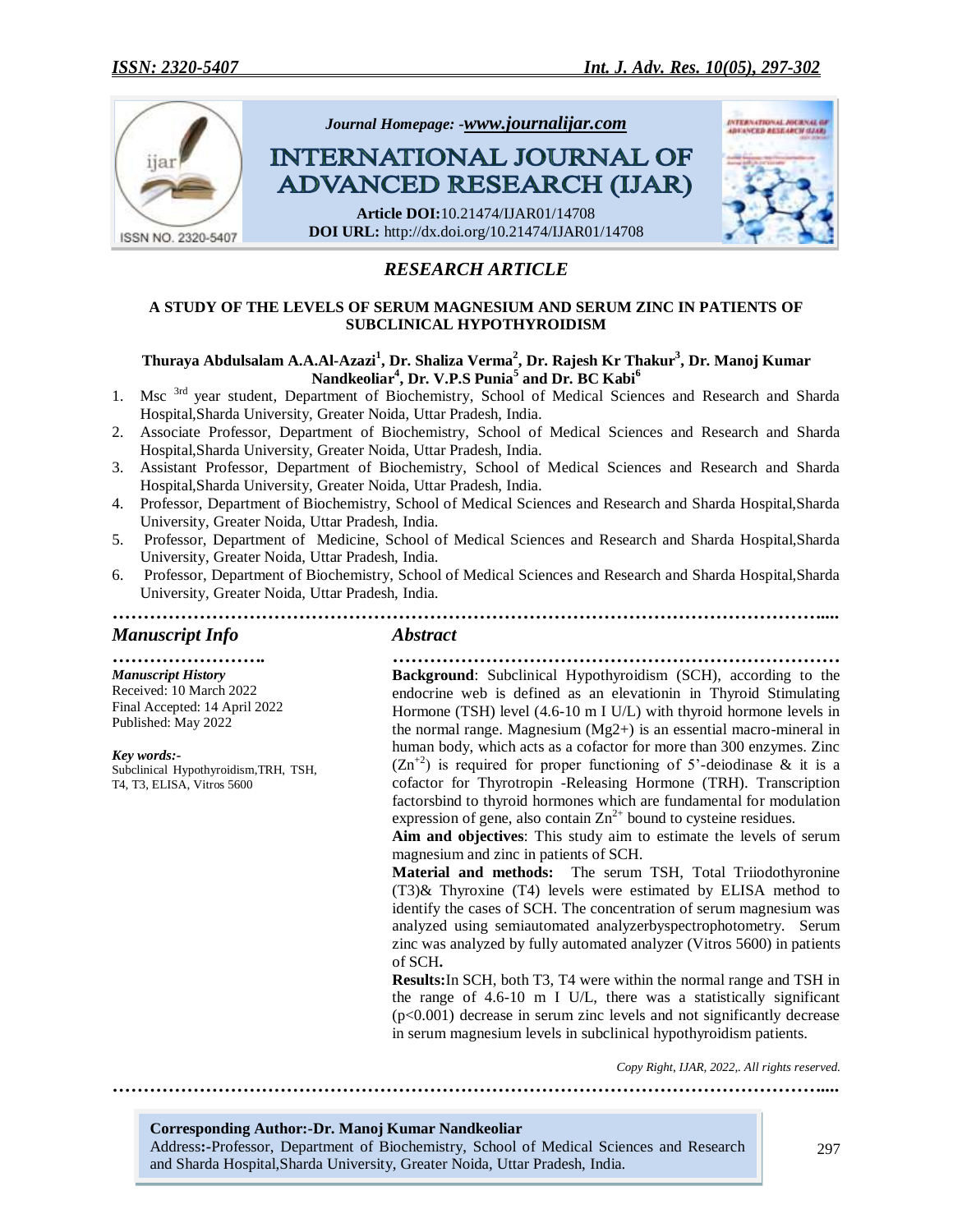#### **Introduction:-**

Disorders of endocrine glands is quite common in India<sup>(1)</sup>. Hypothalamus released TRHto stimulatethe release of TSH from anterior pituitary, which help in control of thyroid gland to produceT3, T4, MIT&DIT<sup>(2)</sup>. SCH according to the American Thyroid Association, is defined as an elevated TSH levels when T3, T4 are within normal range. SCH is more common in the elderly people than in those younger than 65 years of age  $(3)$ . According to the endocrine Web, SCH is defined as a TSH level of 4.6 to 10.0 m I U/L  $^{(4)}$ . In the cases of full-blown hypothyroidism, the TSH level is 10 m I U  $/L$  or higher  $(5)$ . In general population SCH occurs in 3% to 8%. It is seen thatwomen have greater occurrence of SCH<sup>(6)</sup>. Increase in prevalence is observed with age. In SCH the most common implication is highprobability of progress to clinical hypothyroidism. The cardiovascular disease is an important subject debate risk factor of SCH  $^{(7)}$ . Mg2+ is an essential macro-mineral, required for 300 or more enzymesas a cofactorto regulate a lot ofbiochemical processes in human body  $^{(8)}$ .Mg2+ is involved in energy-dependent reactions or ATP generation reactions. The role of Mg2+ in thyroid hormone synthesis could be indirect, by affecting the iodine uptake step. Mg2+ also influences the deiodination process in which the iodothyronine and iodotyrosine deiodinase enzymes require FMN as a coenzyme and  $Mg^{2+}$  help in the reduction process of FMN involving electron transport chain. Studiesin experimental animals releaved that free  $Mg^{2+}$  ions in the intercellular space are important as a second messenger in the activation of immune system. Mg<sup>2+</sup>is related to the immune responsein human body and associated with cellular oxidative stress <sup>(9)</sup>.  $\text{Zn}^{2+}$  acts as "master of hormone" with numerous $\text{Zn}^{2+}$  metalloenzymes and transcription factors, particularly in relation to cell division and growth  $(10)$ . For thyroid hormone homeostasis,  $Zn^{2+}$ is required for conversion of T4 toT3 by activation of 5'-deiodinase  $^{(11)}$ .  $\text{Zn}^{2+}$  is important for TRH in which it acts as a cofactor. Transcriptionfactors are essential for modulating of gene expression of thyroid hormone contain  $\text{Zn}^{2+}$ bound to cysteine residues <sup>(12)</sup>. Due to paucity of information regarding the serumMg<sup>2+</sup> and serum  $\text{Zn}^{2+}$  levels in SCH cases, it becomes more relevant to carry out this study.

#### **Materials And Methods:-**

The study was conducted in the Department of Biochemistry, School of Medical Sciences and Research, Sharda University and the Department of Medicine, Sharda Hospital, Greater Noida, UP..The study was approved from Institutional Ethical Committee. This study was a cross sectional study which included 88 individuals with SCH.

#### **Inclusion criteria:**

Known cases of SCH (TSH value 4.6-10 mIU/ L, and T3, T4 in normal range) in age of more than 18 years.

#### **Exclusion Criteria:**

Patients of SCH below the age of 18 years, Pregnancy, known cases of other endocrine disorders ,Women on contraceptive pills, Patients with overt hypothyroidism-morbid conditions like Diabetes mellitus, heart diseases, high blood pressure (hypertension), psychiatric disorders or substance abuse etc.,Patients with malignancy on Chemotherapy /radiotherapy and Patients on medication (diuretics, proton pump inhibitors, amino glycoside antibiotics, amibidole and fluroquinolone antibiotics). The serum samples of patients suspected with hypothyroidism were collected and stored in -20  $^{0}C$  to be tested for TSH, T3, T4 by ELISA to diagnose the subclinical hypothyroidism patients. Serum zinc levels were measured by Vitros 5600.The obtained data was analyzed statistically.

#### **Observation And Results:-**

Serum T3, T4 and TSH measured to diagnose the group study. In SCH both T3, T4 with the normal range and TSH is between  $4.6 - 10.0$  mU/L.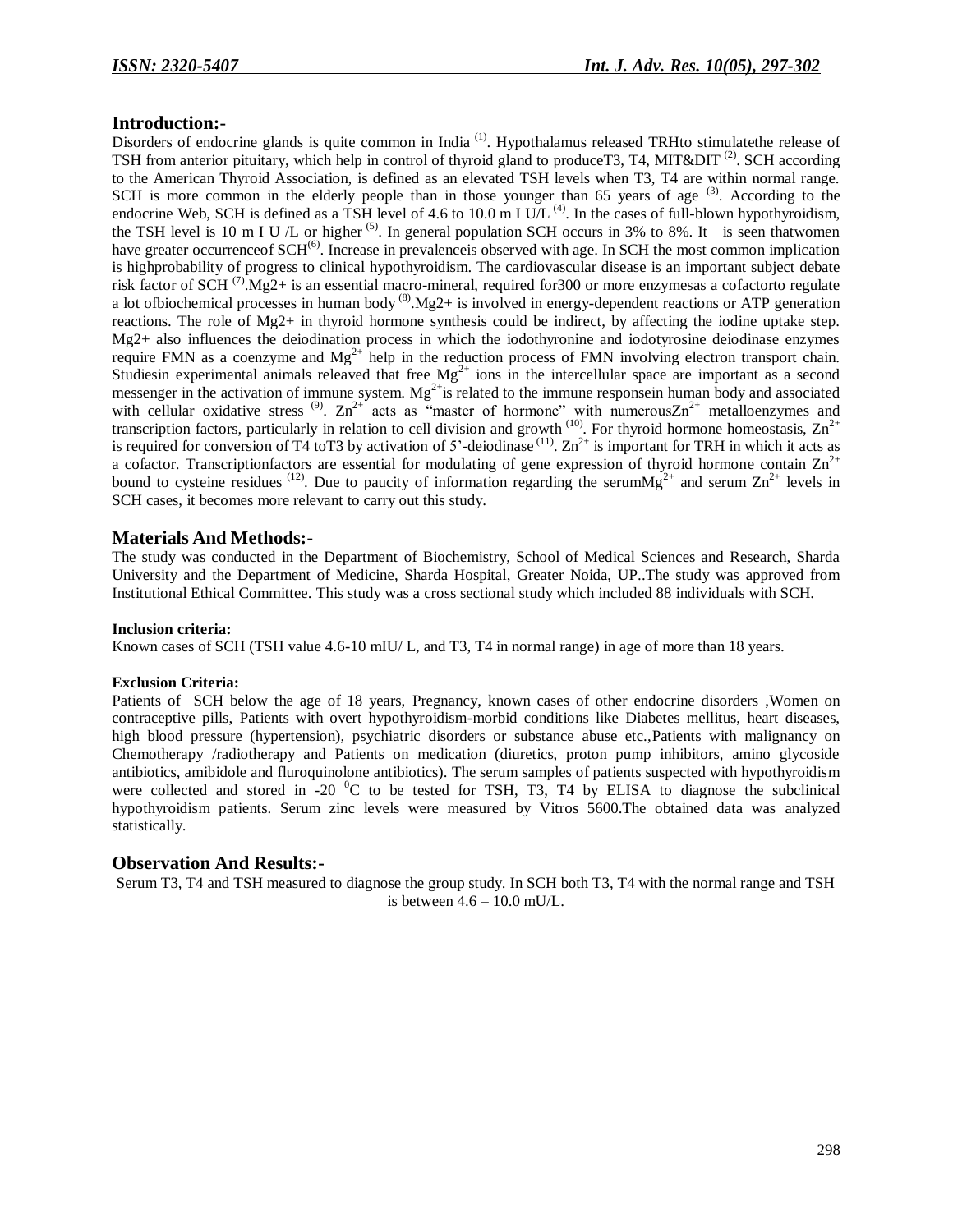## **Age distribution among the study group:**

**FIgure 1:-** Shows the age distributionin the study More than 77% of cases are above 30 years of age.



**Gender distribution among the study group:**

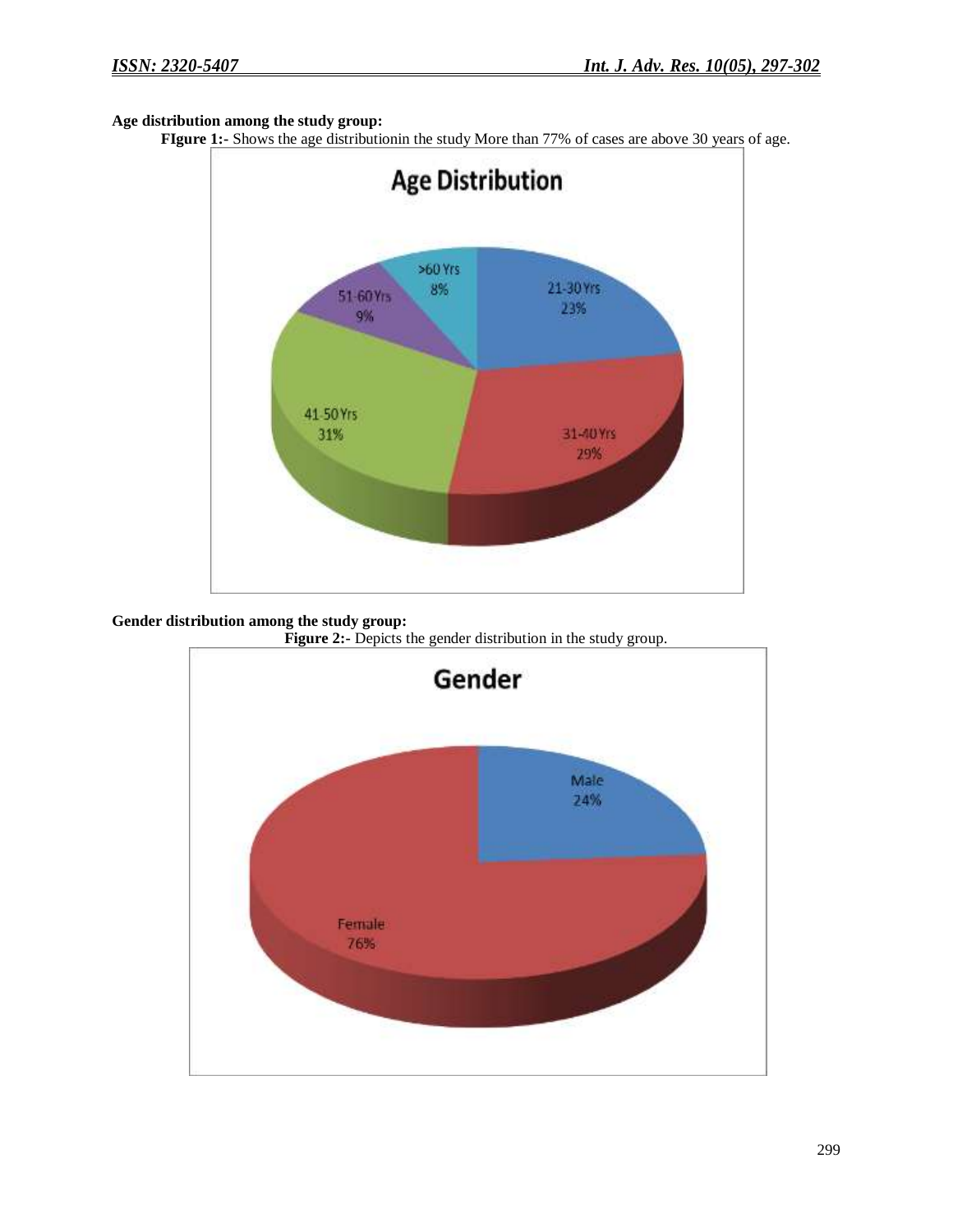#### **Table 1:-** TSH in SCH.

|              |                    | <b>One-Sample Statistics</b> |                        |            |                                              |        |
|--------------|--------------------|------------------------------|------------------------|------------|----------------------------------------------|--------|
|              |                    | Mean                         | Std. Deviation         | Std. Error |                                              |        |
|              |                    |                              |                        | Mean       |                                              |        |
| TSH(m I U/I) | 88                 | 6.898                        | 1.395                  | 0.149      |                                              |        |
|              |                    |                              | <b>One-Sample Test</b> |            |                                              |        |
|              | Test Value = $4.5$ |                              |                        |            |                                              |        |
|              |                    | Df                           | p-value                | Mean       | 95% Confidence Interval<br>of the Difference |        |
|              |                    |                              |                        | Difference |                                              |        |
|              |                    |                              |                        |            | Lower                                        | Upper  |
| TSH(m I U/I) | 13.431             | 87                           | < 0.001                | 1.99784    | 1.7022                                       | 2.2935 |

## **Table 2:-** Magnesium in serum of SCH.

| <b>T-Test</b>          |                    |        |           |            |                                              |        |  |
|------------------------|--------------------|--------|-----------|------------|----------------------------------------------|--------|--|
|                        |                    |        |           |            |                                              |        |  |
|                        | N                  | Mean   | Std.      | Std. Error |                                              |        |  |
|                        |                    |        | Deviation | Mean       |                                              |        |  |
| Mg(mg/dl)              | 88                 | 2.1773 | 0.53963   | 0.05752    |                                              |        |  |
| <b>One-Sample Test</b> |                    |        |           |            |                                              |        |  |
|                        | Test Value = $1.6$ |        |           |            |                                              |        |  |
|                        |                    | df     | p-value   | Mean       | 95% Confidence Interval of<br>the Difference |        |  |
|                        |                    |        |           | Difference |                                              |        |  |
|                        |                    |        |           |            | Lower                                        | Upper  |  |
| Mg(mg/dl)              | 10.035             | 87     | 0.036     | 0.57727    | 0.4629                                       | 0.6916 |  |

**Table 3:-** Zinc in serum of SCH.

| <b>One-Sample Statistics</b> |           |         |                |                 |                                |            |
|------------------------------|-----------|---------|----------------|-----------------|--------------------------------|------------|
|                              |           | Mean    | Std. Deviation | Std. Error Mean |                                |            |
| $Zn(\mu g/dl)$               | 88        | 35.5831 | 17.39297       | 1.85410         |                                |            |
| <b>One-Sample Test</b>       |           |         |                |                 |                                |            |
|                              |           |         |                |                 |                                |            |
|                              |           | df      | p-value        | Mean Difference | 95% Confidence Interval of the |            |
|                              |           |         |                |                 | Difference                     |            |
|                              |           |         |                |                 | Lower                          | Upper      |
| $Zn(\mu g/dl)$               | $-18.563$ | 87      | < 0.001        | $-34.41693$     | $-38.1021$                     | $-30.7317$ |

# **Discussion:-**

Hypothyroidism is a deficiency of thyroid hormone secretion and action. Both sexes are affected more frequently with increasing age and more women are suffering from hypothyroidism than men. Hypothyroidism is considered as a big health problem in India and worldwide<sup>(1)</sup>. SCH is considered as one type of hypothyroidism disease which occurs in the clinical setting with a serum TSH level between 4.5 to 10 m I U /L, despite T3, T4 within normal range. Progression to overt hypothyroidism is the most important implication due to SCH, cardiovascular risk factor may be the most likely possibility  $(7)$ . For normal thyroid hormone metabolism, mineralsand trace elements are required and their deficiencies may directly or indirectly affect their activity  $^{(8)}$ . Low serum Mg<sup>2+</sup> is the main clinical manifestation due to Mg<sup>2+</sup>nutrition imbalance. In our study, serum Mg<sup>2+</sup> normalrange is 1.6 -3.0 mg /dl, and the value less than 1.6 mg /dl is considered as low. In this study, serum levels of  $Mg^{2+}$  in early diagnosed SCH patients are not significantly affected. A previous study releaved that if oxidative phosphorylation in mitochondria is inhibited, this led to decrease intake of iodine by thyroid cells, because the uptake of iodine is achieved by sodium iodide co-transporter which is required for mitochondrial energy supply  $(14)$ . Mg<sup>2+</sup> is very important for synthesis and production of ATP, and its deficiency can affectiodine uptake by thyroid cell and decrease the thyroid hormones. In a study conducted in Tianjin in China, showed that severely low serumMg<sup>2+</sup>accompanied with increased risk of antithyroglobulin antibody in serum and hypothyroidism. Decreased in or abnormal activation of immune system might occur inlow serum  $Mg^{2+}$ . Inthe same study it is mentioned that moderatelow serum  $Mg^{2+}$  is not associated with antithyroglobulin antibodylevels  $^{(8)}$ . Therefore, in this study, we found that the level of serum  $Mg^{2+}$  is not significantly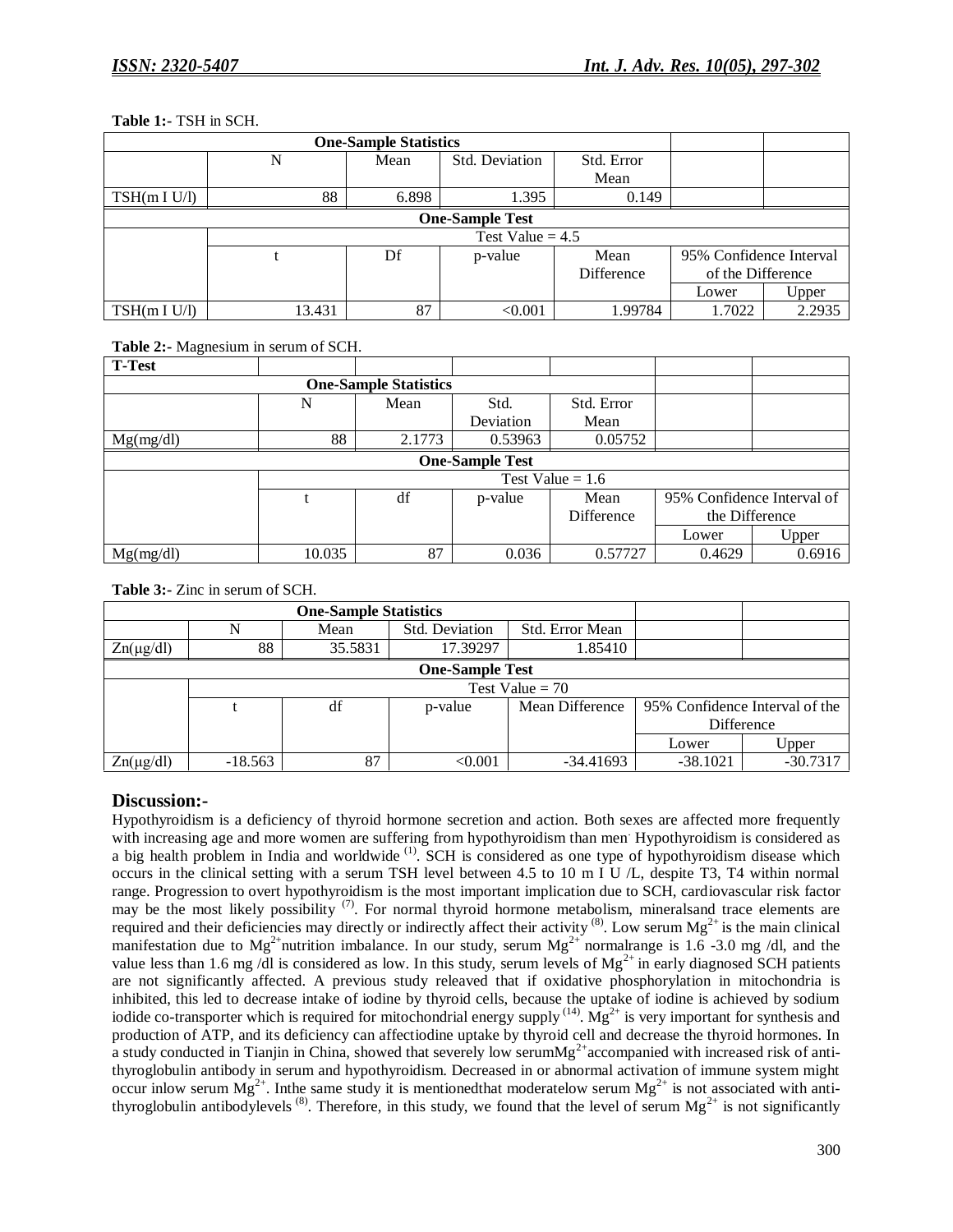affecting (p value = 0.338) in the early diagnosed SCH. Vitro experiments showed that mild to moderate magnesium deficiency may causeinflammatory response could be compensated by other factors oraggravated <sup>(15)</sup>. This indicated that the effect of Mg<sup>2+</sup>deficiency is variable; therefore, different results may be obtainedby studies on different population. The results also can be different based on the difference in definitions of low serum  $Mg^{2+}$  levels and different cut-off values.  $Zn^{2+}$  affects thyroid hormones at different levels, it can inhibit TRH synthesis and depress T3, T4.  $\text{Zn}^{2+}$  is also essential forformation of T3 in extrathyroidal tissues, by acting as a cofactor for 5'-deiodinase enzymes. It also plays a role in the binding of the receptors to DNA. In $Zn^2$ <sup>+</sup> defiecency alteration in thyroid gland function has been reported. Both, hypothyroidism cause $Zn^{2+}$  deficiency and  $Zn^{2+}$ deficiency cause hypothyroidism<sup>(1)</sup>. In this study, we found significantly decrease in the levels of serum  $Zn^{2+}$  in SCH patients when compared with cutoff value of 70 μg/dl. According to study conducted in South Asia Population including India, it showed the cut-off value of zinc as 70 µg/dl<sup>(16)</sup>. The mechanism which may cause decrease in the level of serum  $\text{Zn}^{2+}$ in patients with hypothyroidism is severe impairment in the gastrointestinal absorption of  $\text{Zn}^{2+}$ . Variation in the concentrations of iodine, selenium and  $\text{Zn}^{2+}$  is significantly influenced by TSH level inthyroid tissue. Also, the tubular excretion of  $\text{Zn}^{2+}$  leads to decreased serum  $\text{Zn}^{2+}$ level<sup>(1)</sup>.

## **Conclusion:-**

It is concluded that serum  $\text{Zn}^{2+}$ levels were decreased inSCH patients, which indicates abnormal metabolism of  $\text{Zn}^{2+}$ thosepatients. This may exaggerate the progression to clinical hypothyroidism and possibility as a risk for cardiovascular disease. Hence, diet rich in trace elements should be given to the SCH patients to maintain the normal function of thyroid hormone. Larger well -designed studies are required to explicate the effects of minerals and trace elements on SCH limits.

#### **Limitations of study:-**

- 1. Limitation of this study to specific area requires several longitudinal studies in larger geographical area for more reliable results.
- 2. Using only T3, T4, TSH to diagnose subclinical hypothyroidism, it would be worthwhile to estimate f T3, f T4 also.

## **Acknowledgment:-**

The authors extend their heartfelt gratitude to all the faculty, technical and non-technical staff of the Department of Biochemistry for the constant support, guidance and encouragement.

#### **Authors Contributions:-**

- 1. Intellectual content, literature search, manuscript preparation: Thuraya Abdulsalam A.A. Al-Azazi.
- 2. Manuscript editing and review: Dr. Manoj Kumar Nandkeoliar.
- 3. Data analysis and plagiarism check university software: Dr. Rajesh Kumar Thakur.
- 4. Data corelation and analysis: Dr. Shaliza Verma,
- 5. Data acquisition:Dr. V.P.S Punia.
- 6. Data review; Dr. B.C. Kabi

#### **Conflict Of Interest:-**

The authors declare that there is no conflict of interest.

#### **Source of Funding:-**

The authors declare that there is no support of funding.

#### **Bibliography:-**

- 1. Aroral M , Mahat KR , Kumar S , Mustafa I and Sah S P. Study of trace elements in patients of hypothyroidism with special reference to zinc and copper. Department of biochemistry, Muzaffarnagar. Medical college, Rajra Raja medical collage.India 2018,6(2).
- 2. Thyroid gland overview: What to know about this endocrine hormone: written by Bridget Brady MD,FACS. available by https://WWW.endocrineweb.com˃26.Mar-2019
- 3. American Thyroid Association (ATA), Clinical Thyroidology for the public. available from:https://WWW.thyroid.org/patient-thyroid-information>24.mar-2022